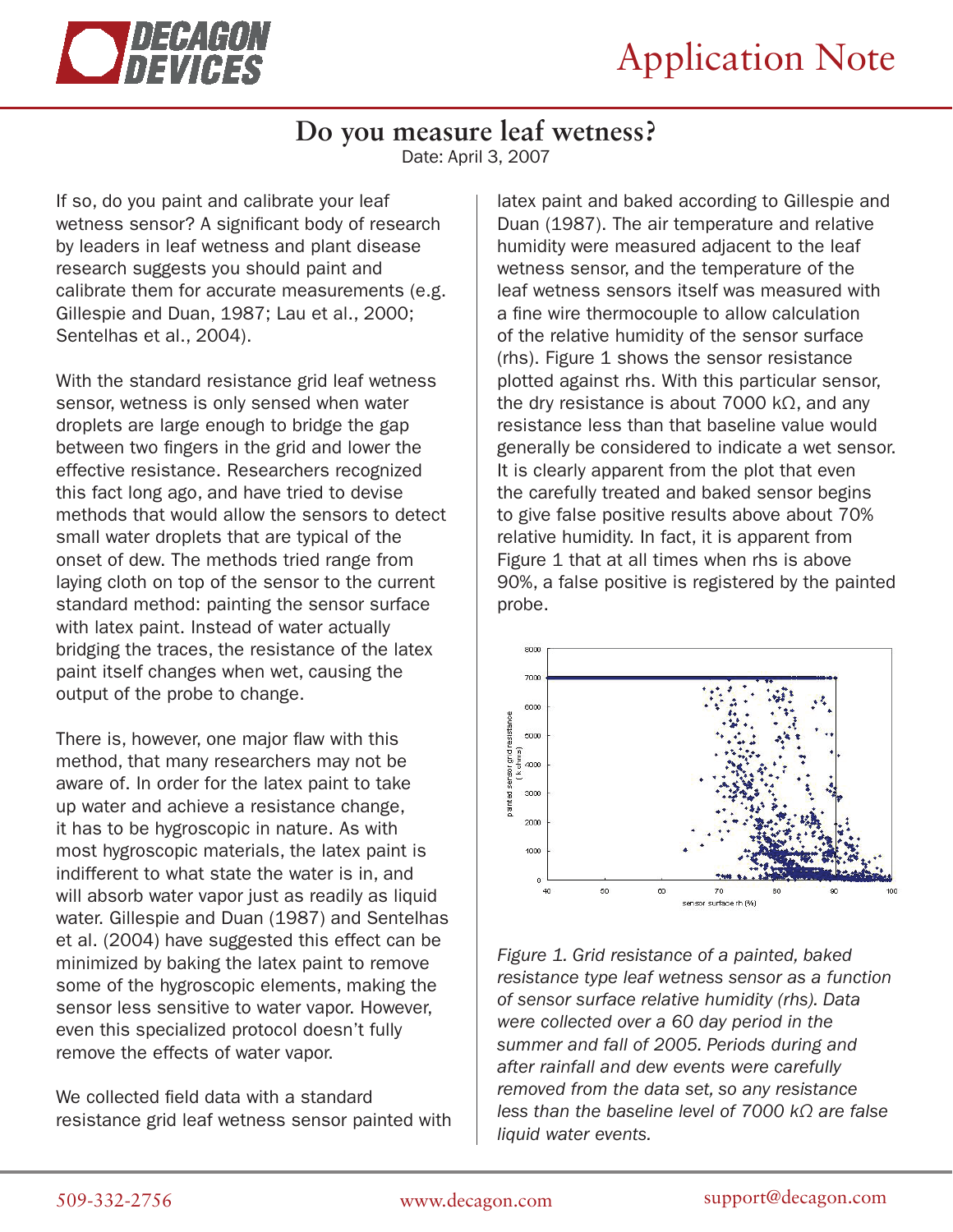

Some researchers combat the hygroscopic effects apparent in Figure 1 by individually calibrating each painted sensor. One common calibration method is to seal each sensor in an isothermal container over a pool of water, and record the sensor resistance at equilibrium in the 100% rh conditions that result. This value is then taken to be the new baseline value. As one might imagine, this is a tedious and time consuming activity.

A recently developed leaf wetness sensor (model LWS, Decagon Devices) uses a different method for measuring surface wetness. Instead of measuring the resistance between metal grid fingers, the sensor measures the dielectric constant of the surface of the sensor. With the dielectric method, droplets don't need to be large enough to bridge adjacent traces, so any amount of liquid water on the surface of the probe is measured, no matter what the droplet size. This eliminates the need for painting the sensor. Extensive testing has shown no hygroscopic effects are present below about 98.5% rhs and that those between 98.5% and saturation aren't large enough to register as false positive values. The dielectric leaf wetness sensors are also individually tuned before leaving the factory so that each sensor reads exactly the same, thus eliminating any need for user calibration. Figures 2 and 3 show data collected with a painted resistance grid sensor and a dielectric leaf wetness sensor respectively during onset of a typical nighttime dew event. From Figure 2, it is apparent that the hygroscopic response of the painted sensor can lead to significant overestimation of leaf wetness duration (in this case over 1.5 hours) if the sensor is not individually calibrated after painting. Figure 3 shows data from the same dew event collected with a dielectric leaf wetness sensor with no painting or calibration

by the user. The dielectric leaf wetness sensor underestimates leaf wetness duration by 5 minutes.



*Figure 2. Grid resistance and surface relative humidity of a painted, baked resistance grid leaf wetness sensor over the onset of evening dew. The dashed horizontal line indicates the dry resistance of the sensor, with anything less than that threshold indicating surface wetness. The solid horizontal line indicates 100% rhs when dew will just begin to form on the sensor surface. The gray zone indicates the time duration when the sensor indicates liquid water, but none is present.*